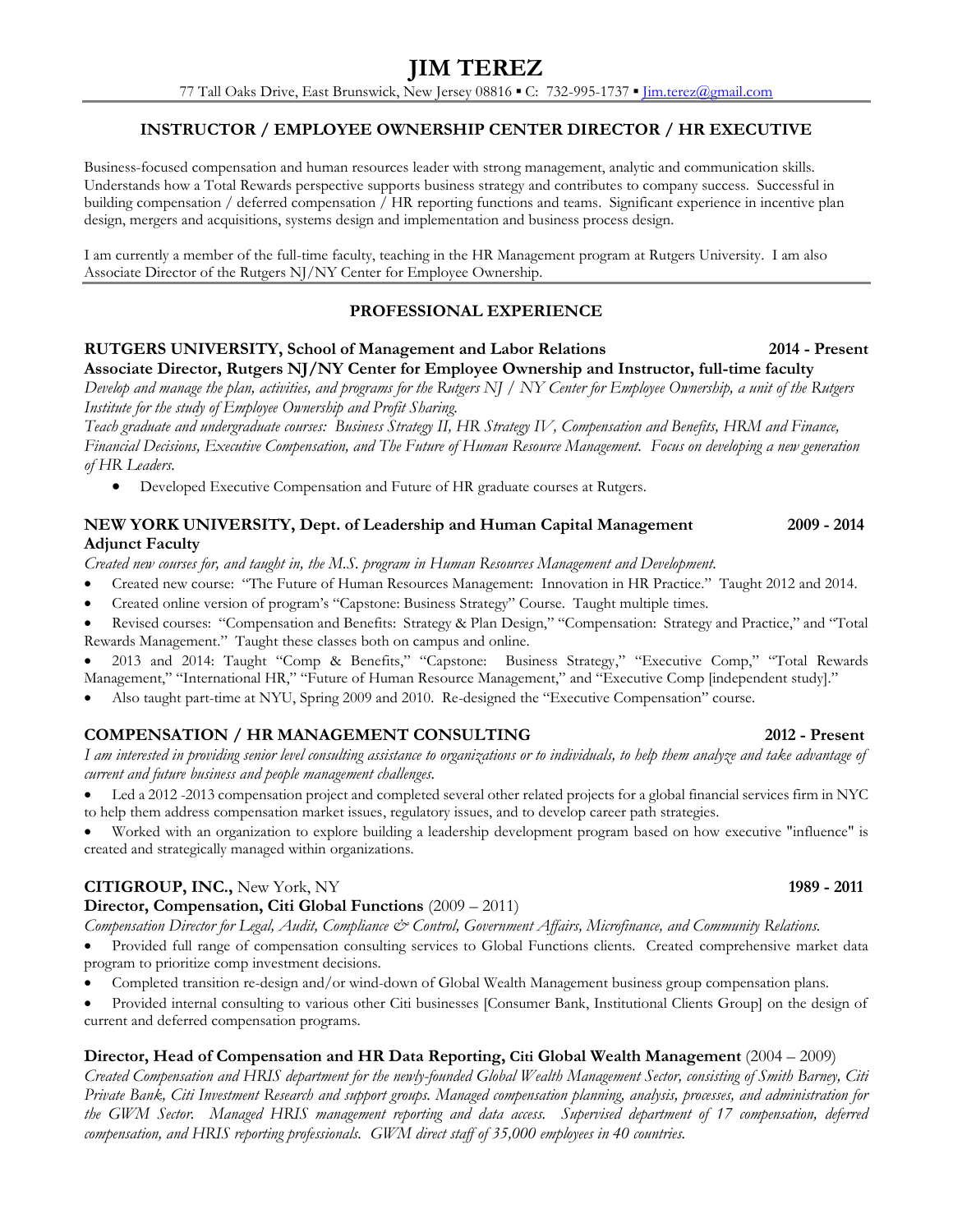Designed GWM Sector Leadership Award long-term executive incentive plan. Plan provided special recognition at the founding of the GWM business sector, created a long-term focus on business performance, and solidified retention of key executives.

 New Financial Advisor deferred compensation plan. Partnered with the business to create a deferred incentive plan which allowed participants (approx 8,000 FAs) to invest their unvested awards in portfolios reflecting GWM's investment strategies.

 Revised the GWM Sector's discretionary incentive funding methodology and reporting in order to link incentive compensation to specific top line and bottom line business performance.

 Created new formulaic incentive plans to cover new selling/customer service roles, and revised/updated existing formula incentive plans as part of ongoing plan management.

 Worked with branch administration to re-design Private Client branch staff positions and pay. Objectives were to simplify and standardize sales support roles and pay arrangements. This project enhanced internal equity, the ability to monitor compliance with employment law, and the ability to monitor expenses.

 Managed compensation plan integration for Legg Mason Branch acquisition and the Citicorp Investor Services Branch integration.

Managed compensation plan and reporting changes to support 2 major internal business reorganizations.

 Engineered significant improvements in compensation reporting comprehensiveness and efficiency. Developed year-end pay process with "zero defects."

 With announcement of Morgan Stanley / Smith Barney joint venture, worked to close or transfer all compensation plans to Morgan Stanley. Transferred the remaining GWM businesses to other Citi business Sectors.

#### **Senior Vice President, Compensation, Citigroup Corporate & Investment Bank** (2001 - 2004)

*Compensation Manager for Smith Barney Private Client Marketing, Private Client Sales, and the CitiCapital commercial lease finance business.*

 Led team to re-engineer CitiCapital sales and operations incentive plans. Clarified and differentiated selling roles. Reduced # of plans from approx 65 to 15 plans within a common conceptual framework. Objective was to create a rationalized sales incentive plan structure for the newly-formed CitiCapital business that had been built by acquisitions.

# **SALOMON SMITH BARNEY INC., New York, NY**

#### **First Vice President, Manager, Compensation, 1993 - 2000**

*Played a major role in developing the compensation function for the human resources organization formed after the acquisitions of Shearson, Salomon Brothers, Travelers, the Associates/First Capital and the merger with Citicorp. Responsible for:*

- Retail Marketing, Retail Sales, Futures, Robinson-Humphrey [regional brokerage], Geneva Company [private company M&A advisor], and International client groups [supervise 3 compensation analysts];
- Compensation consulting in survey analysis, market pricing, compensation program design and implementation;
- Designing and managing the administrative processes of compensation (*e.g.,* annual incentive process, common review date annual increase process, international compensation administration);
- Analysis and reporting for top management decision-making on compensation levels and policy;
- Analysis for executive and long-term compensation, and coordination of long-term compensation programs.

# **SHEARSON LEHMAN BROTHERS DIVISION, SLBH, INC., New York, NY**

#### **Vice President, Manager, Compensation, 1992 - 1993**

*Managed internal compensation consulting team supporting the retail, asset management, and information systems/securities processing divisions. Responsible for market pricing and the competitive review process, salary structures and guidelines, incentive plan review, annual bonus pool funding and allocation analysis, compensation expense analysis, and merit increase guidelines.*

# **Vice President, Manager, Compensation Analysis, 1991 - 1992**

*Compensation consulting for the Shearson Holdings Co. staff and top management. Completed Holdings-wide salary study for the Corporate staff and designed new salary structure. Provided analytical support to the incentive compensation process including pool determination for the Holdings Co. staff divisions; non-exempt employee bonus plan; reporting to top management; and various analyses for Board presentations.*

# **AVP, Sr. Compensation Specialist, 1989 - 1991**

*Compensation analysis for Corporate, Capital Markets, and Investment Banking divisions. Conducted market pricing studies. Provided analyses for executive and broker deferred compensation plans. Supported the annual incentive compensation process with trend, distribution, and performance metrics, sensitivity analysis for bonus funding formulas; and analysis which created the 1990 stock and deferred bonus plans.*